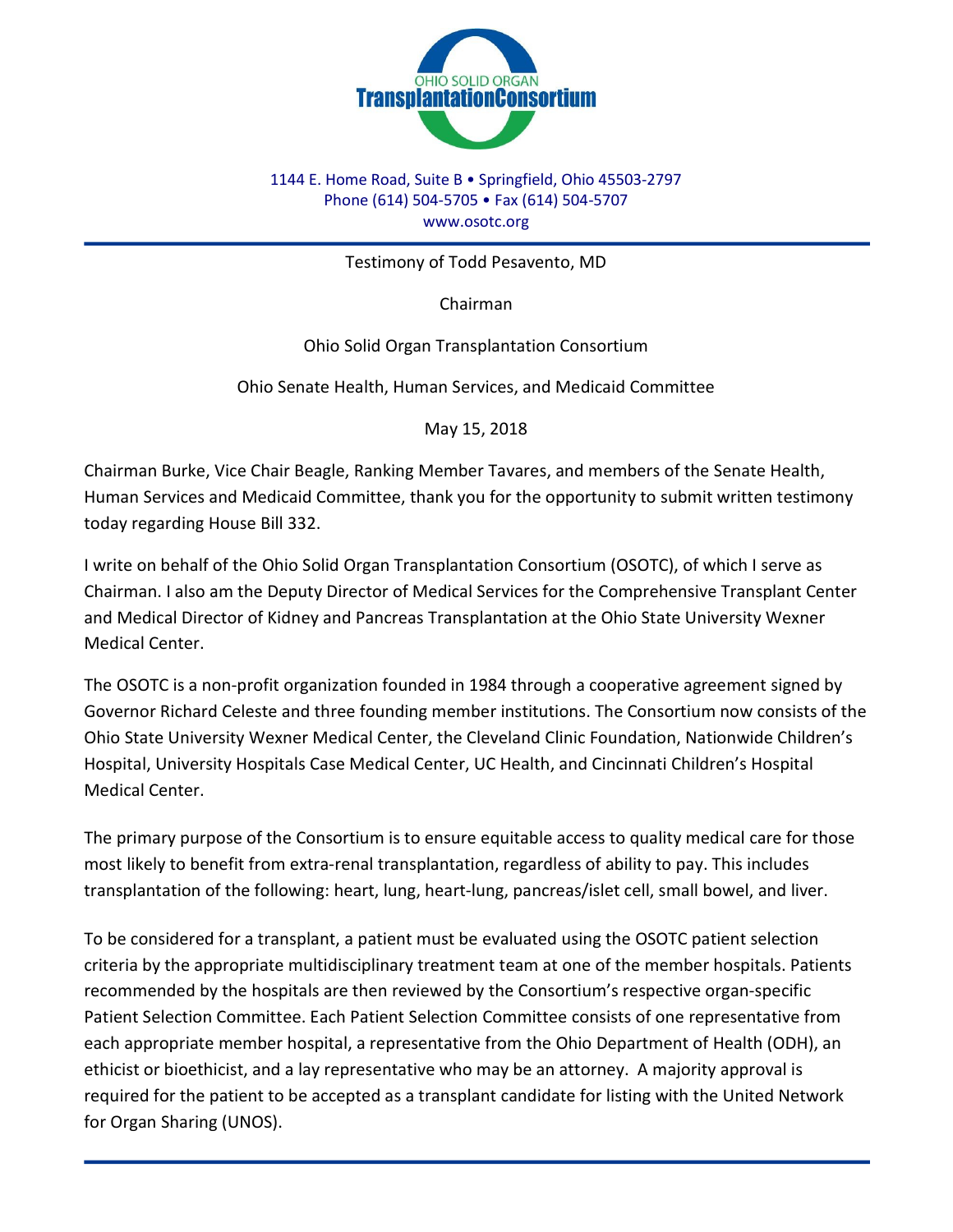Ohio residents in need of organ transplantation deserve assurances that they will not encounter discrimination on the basis of a disability. All of our programs currently transplant individuals with physical and intellectual disabilities when medically necessary and appropriate.

The extra-renal solid organ transplant programs in the State of Ohio already have processes in place to assist with providing equal access to candidates. Ohio transplant programs are under the supervision of ODH, the Centers for Medicare and Medicaid Services (CMS), UNOS and the Organ Procurement and Transplant Network (OPTN), which all require equitable organ allocation and access to transplantation. In addition, transplant centers that participate in Medicare, Ohio Medicaid, and other federally funded programs are required to use patient selection criteria that result in a fair and nondiscriminatory use of organs.

H.B. 332 would clarify that individuals with disabilities cannot be rejected for transplantation solely based on their disability. We commend Representative Niraj Antani for his efforts to ensure the rights of individuals with disabilities in this area.

Our consortium asked Representative Antani for amendments to ease implementation and clarify intent. These changes are included in the substitute version of HB 332 that we understand the Committee will consider today.

The changes are as follows:

- 1. The bill as introduced would have defined a "qualified recipient" as someone who has a disability and meets the "essential eligibility requirements" for receipt of an anatomical gift, with our without various supports identified. It is unclear what "essential eligibility requirements" for a receipt of an anatomical gift are, as all eligibility requirements are necessary. It is clearer to state "eligibility requirements" instead. The substitute bill makes this clarifying change. Utilization of the various supports identified could help a patient meet the eligibility requirements.
- 2. Covered entities, which include hospitals that perform transplantation, are required to make reasonable modifications to their policies, practices, or procedures to allow individuals with disabilities access to transplantation-related treatment and services. The substitute ensures a consistent definition of these modifications is used throughout the bill.
- 3. The bill as introduced also would have required the covered entity to take steps as necessary to ensure that individuals with disabilities are not denied transplantation-related treatment and services due to the absence of auxiliary aids and services. We were concerned that this provision could result in an unfunded mandate to provide auxiliary aids and services to a patient with a disability, whether they are necessary for transplantation or not. The substitute removes this provision. However, as noted, the bill continues to require the covered entity to make reasonable modifications to allow individuals with disabilities access to transplantationrelated services.